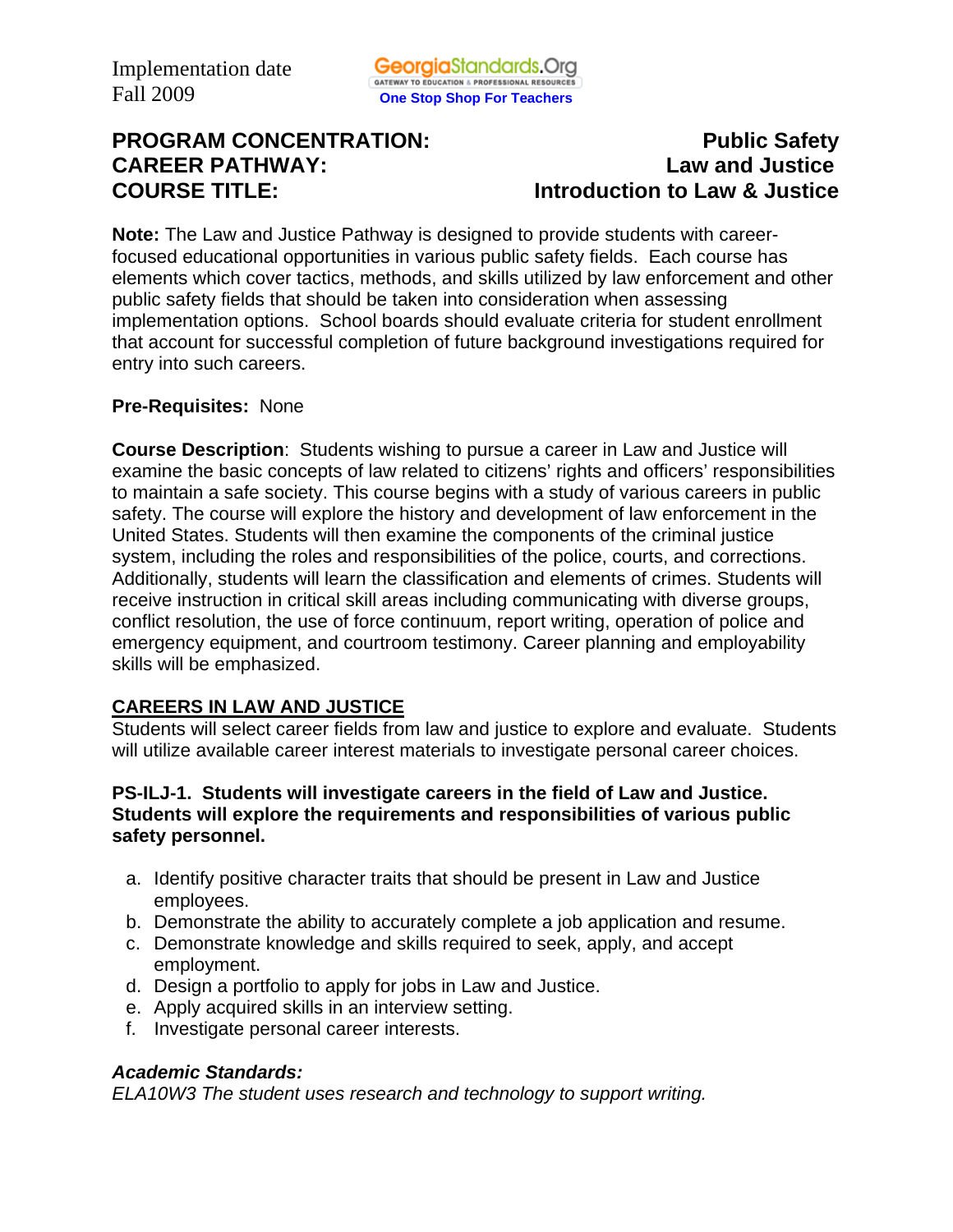*ELA12C1 The student demonstrates understanding and control of the rules of the English language, realizing that usage involves the appropriate application of conventions and grammar in both written and spoken formats.* 

*ELA12LSV1 The student participates in student-to-teacher, student-to-student, and group verbal interactions.* 

*ELA10RC3 The student acquires new vocabulary in each content area and uses it correctly.* 

## **OVERVIEW OF THE CRIMINAL JUSTICE SYSTEM**

Students will be introduced to the complex role of government in a democratic society and the rights and responsibilities of its citizens. They will explore the history and evolution of law enforcement in the United States. Roles and responsibilities of different emergency service agencies and systems will be evaluated.

## **PS-ILJ-2. Students will describe the relationship between police, courts, and corrections.**

- a. Demonstrate a working knowledge of the criminal justice process and explain how different agencies work together.
- b. Identify jurisdictional and venue issues that may arise when different emergency service agencies work together and provide suggestions for resolving them.
- c. Describe the roles and responsibilities of private security agencies and explain how they differ from public law enforcement agencies.
- d. Discuss the importance of all public safety related agencies working together to serve and protect the public.
- e. Describe the roles and responsibilities of local, county, state, and federal agencies.
- f. Describe and apply knowledge of how the United States legal system works.

## *Academic Standards:*

*ELA10RC3 The student acquires new vocabulary in each content area and uses it correctly.* 

*SSCG1. The student will demonstrate knowledge of the political philosophies that shaped the development of United States constitutional government.* 

*SSCG3. The student will demonstrate knowledge of the United States Constitution.* 

*SSCG4. The student will demonstrate knowledge of the organization and powers of the national government.* 

*SSCG5. The student will demonstrate knowledge of the federal system of government. described in the United States Constitution.*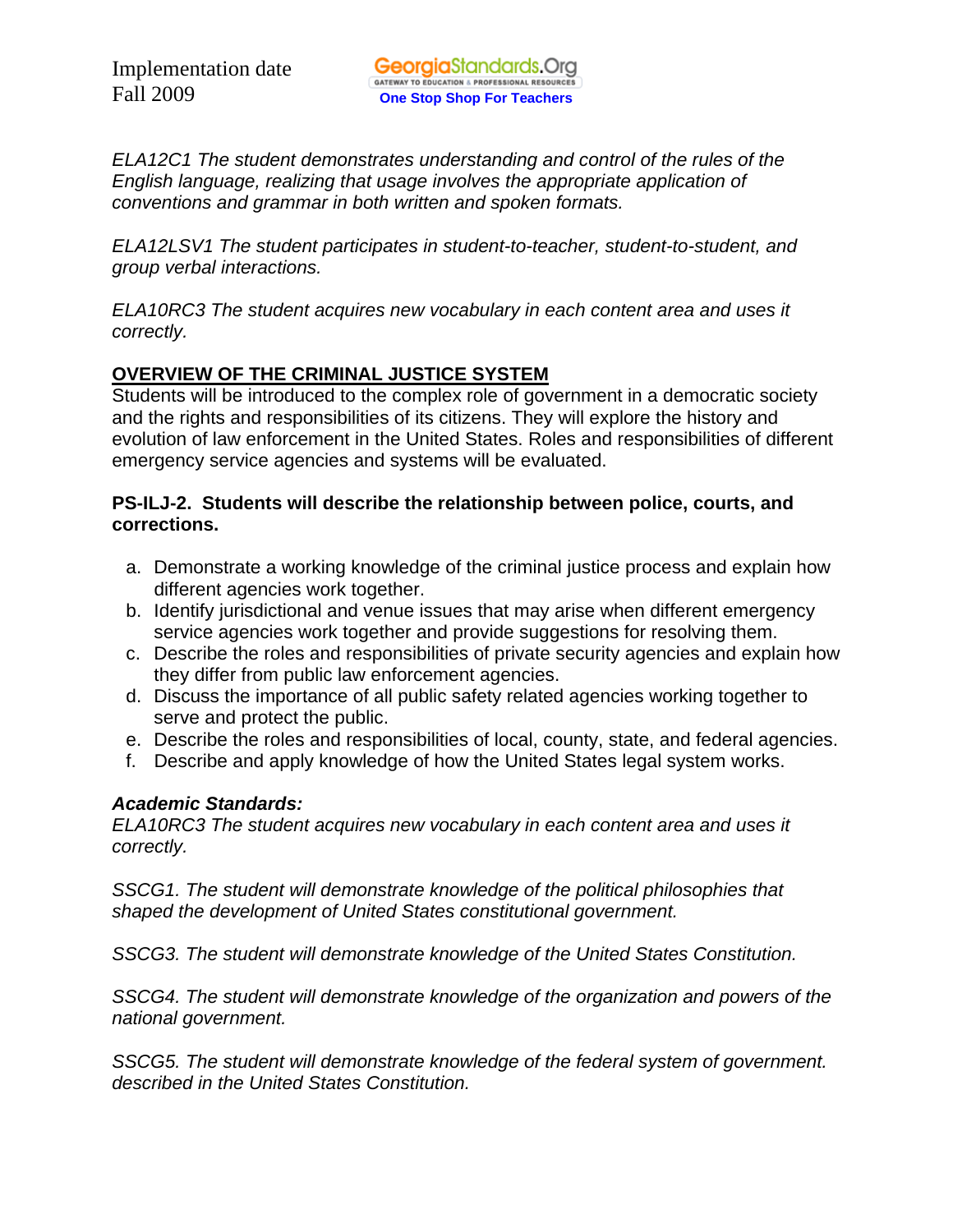## **PS-ILJ-3. Students will investigate the dangers associated with various Law and Justice professions.**

- a. Investigate universal precautions and blood born pathogens.
- b. Identify hazardous materials and describe the special methods required for handling them.
- c. Maintain a safe work environment.

#### *Academic Standards:*

*SB2 Students will analyze how biological traits are passed on to successive generations.* 

*SB5 Students will evaluate the role of natural selection in the development of the theory of evolution.* 

## **BASIC CRIMINAL AND CONSTITUTIONAL LAW**

Students will compare and contrast America's criminal and civil court structures, systems, and processes. Students will be introduced to the American legal system and basic legal concepts.

## **PS-ILJ-4. Students will analyze the structure of the government and the court system.**

- a. Examine the structure and processes of the criminal justice system.
- b. Differentiate between civil law and criminal law.
- c. Explore the rights of citizens guaranteed by the United States.
- d. Explain the powers granted to the police and the restrictions placed upon them by the respective constitutions and amendments.
- e. Explore a range of constitutional and non-constitutional issues facing today's law enforcement officers.
- f. Argue the application of constitutional interpretation to specific cases.

## *Academic Standards:*

*ELA10RC2 The student participates in discussions related to curricular learning in all subject areas.* 

*SSCG5 The student will demonstrate knowledge of the federal system of government described in the United States Constitution.* 

*SSUSH5 The student will explain specific events and key ideas that brought about the adoption and implementation of the United States Constitution.* 

*SSCG16 The student will demonstrate knowledge of the operation of the federal judiciary.* 

*SSCG17 The student will demonstrate knowledge of the organization and powers of*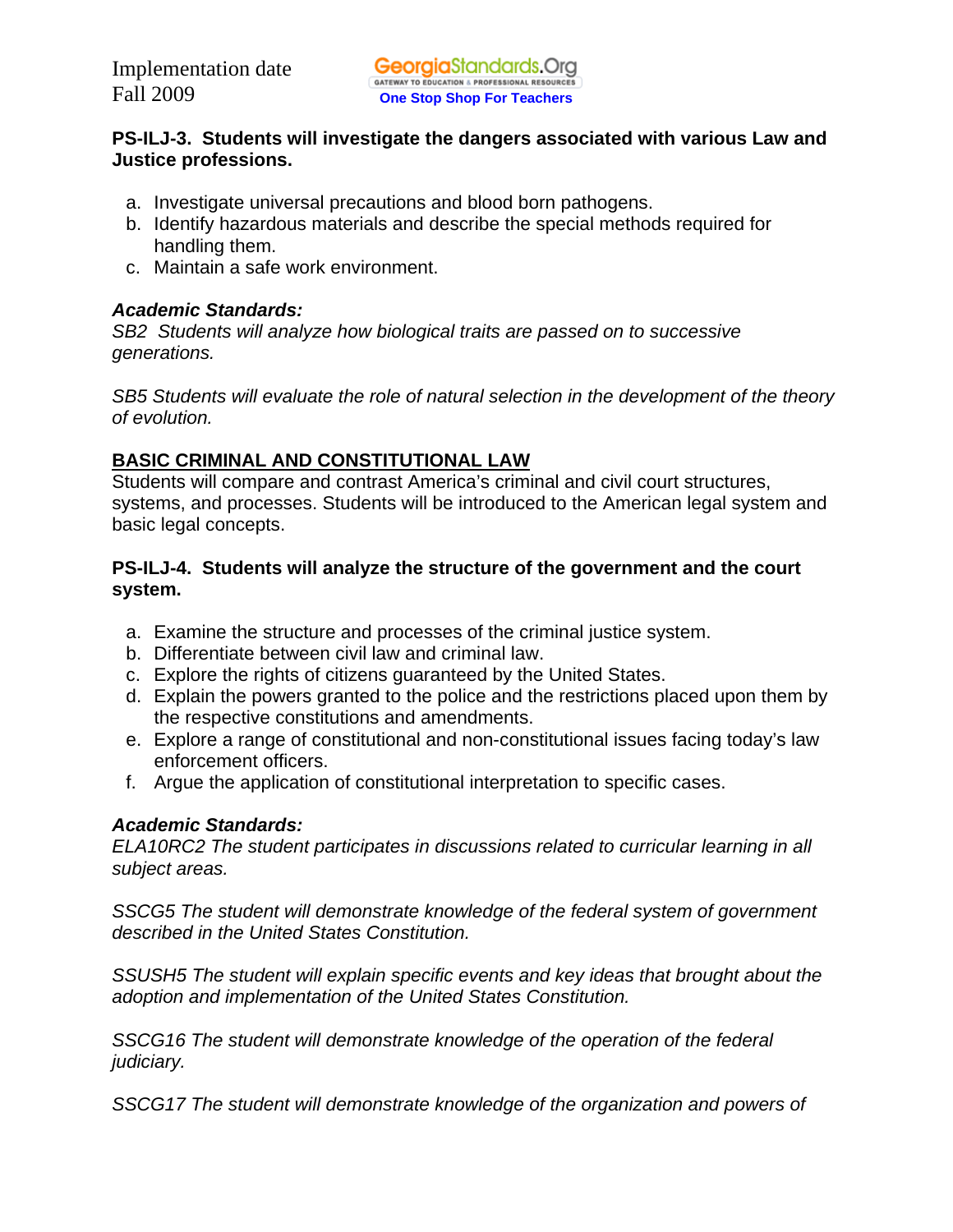*state and local government described in the Georgia Constitution.* 

#### **PS-ILJ-5. Students will identify criminal laws used frequently in the criminal justice system.**

- a. Describe how laws are classified.
- b. Describe a crime that includes all ideal elements.
- c. Justify selected charges that merit prosecution in given scenarios.

## *Academic Standards:*

*ELA10RL5 The student understands and acquires new vocabulary and uses it correctly in reading and writing.* 

*ELA12LSV1 The student participates in student-to-teacher, student-to-student, and group verbal interactions.* 

*ELA12LSV2 The student formulates reasoned judgments about written and oral communication in various media genres. The student delivers focused, coherent, and polished presentations that convey a clear and distinct perspective, demonstrate solid reasoning, and combine traditional rhetorical strategies of narration, exposition, persuasion, and description.* 

*SSCG21 The student will demonstrate knowledge of criminal activity.* 

*SSCG22 The student will demonstrate knowledge of the criminal justice process.* 

## **POLICE REPORTS**

Students will become familiar with oral and written communications utilized in law enforcement.

## **PS-ILJ-6. Students will demonstrate the ability to accurately complete various law enforcement reports and documents.**

- a. Demonstrate the ability to communicate clearly and professionally.
- b. Utilize field note-taking and report-writing skills to complete police incident reports.
- c. Demonstrate the ability to write comprehensive and accurate police reports answering the basic questions of who, what, where, when, how, and why.
- d. Demonstrate professionalism in communicating with others.
- e. Apply active listening skills to obtain and clarify information.
- f. Apply reading strategies to learn vocabulary and technical concepts and to follow directions.
- g. Demonstrate proficiency in interpreting verbal and non-verbal communication.
- h. Write a clear and concise narrative report describing a criminal incident.
- i. Determine methods to document critical information in response to a criminal scenario.
- j. Gather facts, interview witnesses, and interrogate suspects in a mock crime scene.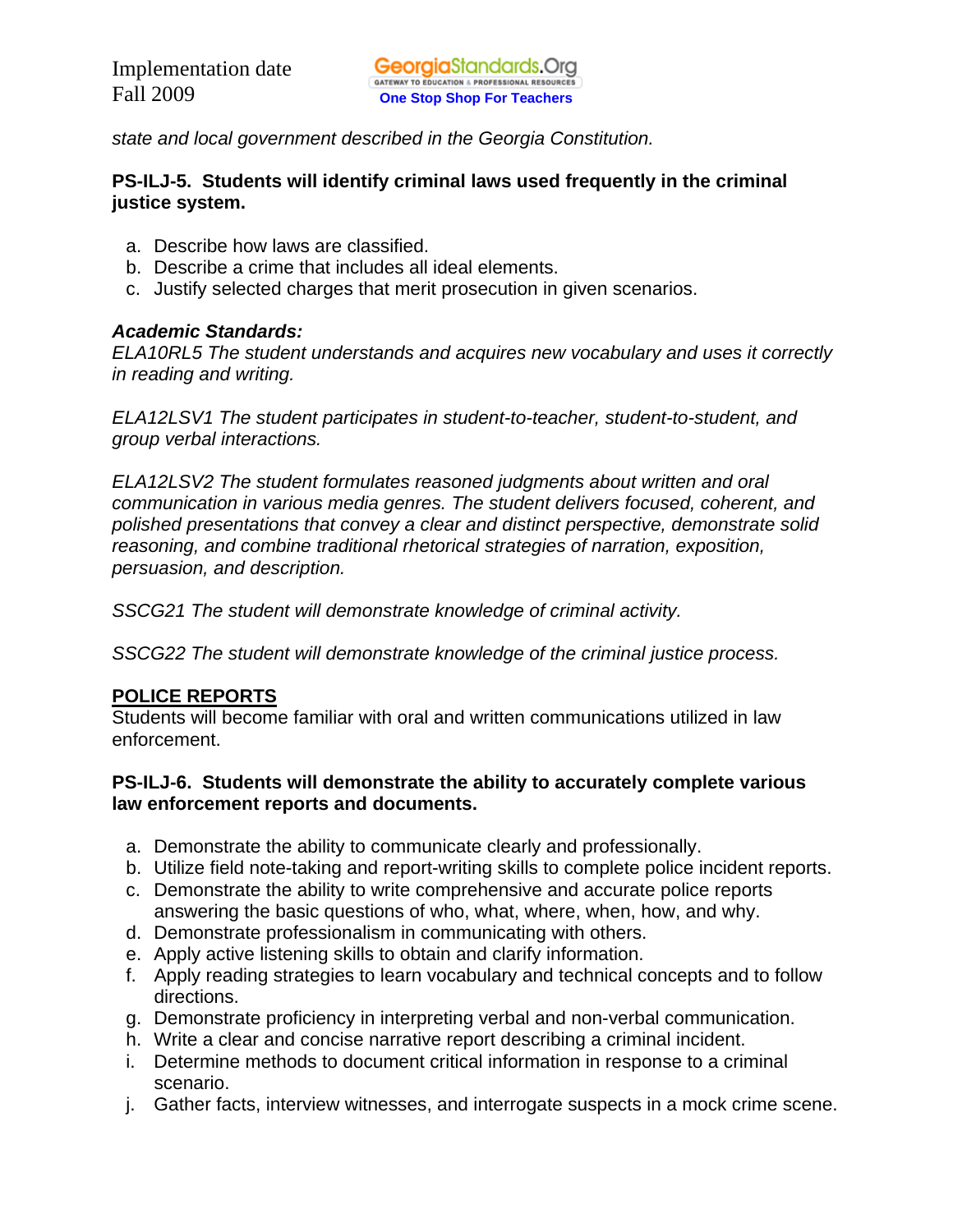k. Create a written report from information collected at mock crime scene.

#### *Academic Standards:*

*ELA10RL5 The student understands and acquires new vocabulary and uses it correctly in reading and writing.* 

*ELA12W1 The student produces writing that establishes an appropriate organizational structure, sets a context and engages the reader, maintains a coherent focus throughout, and signals a satisfying closure.* 

*ELA12C2 The student demonstrates understanding of manuscript form, realizing that different forms of writing require different formats.* 

*ELA12LSV1 The student participates in student-to-teacher, student-to-student, and group verbal interactions.* 

*ELA12LSV2 The student formulates reasoned judgments about written and oral communication in various media genres. The student delivers focused, coherent, and polished presentations that convey a clear and distinct perspective, demonstrate solid reasoning, and combine traditional rhetorical strategies of narration, exposition, persuasion, and description.* 

## **USE OF FORCE**

Students will demonstrate an understanding of the continuum of force and how it applies to situations. Students will identify firearms, less-than-lethal weapons, and selfdefense methods used by peace officers. They will demonstrate understanding of precautions which should be taken when using force.

## **PS-ILJ-7. Students will investigate how force is used by law and justice professionals.**

- a. Discuss appropriate use of force in self-defense situations.
- b. Explain proper use of pain as a motivator to compliance.
- c. Discuss the fundamentals of self-defense.
- d. Explain skills in the lower and intermediate levels of force use.
- e. Identify less-than-lethal force options.
- f. Explain various locks, holds, and bars.
- g. Apply the use of force continuum to given scenarios.

#### *Academic Standards:*

*SAP1 Students will analyze anatomical structures in relationship to their physiological functions.* 

*SAP2 Students will analyze the interdependence of the integumentary, skeletal, and muscular systems as these relate to the protection, support and movement of the human body.*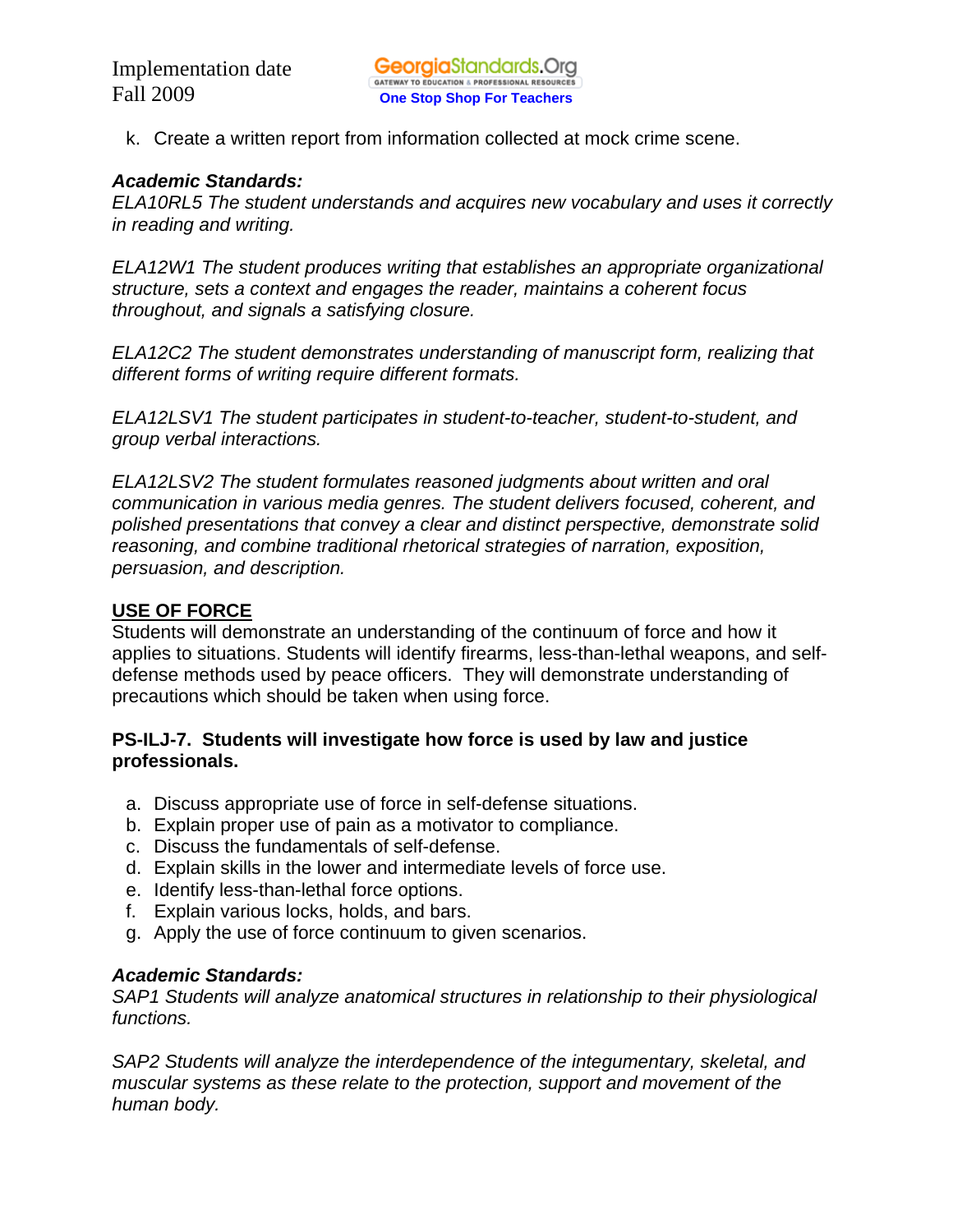*SAP3 Students will assess the integration and coordination of body functions and their dependence on the endocrine and nervous systems to regulate physiological activities.* 

*SAP4 Students will analyze the physical, chemical, and biological properties of process systems as these relate to transportation, absorption and excretion, including the cardiovascular, respiratory, digestive, excretory and immune systems.* 

*ELA12LSV1 The student participates in student-to-teacher, student-to-student, and group verbal interactions.* 

## **APPROACH AND ARREST OF SUSPECTS**

Students will discuss the legality of arrests. Students will demonstrate proper handcuffing technique while demonstrating officer safety.

## **PS-ILJ-8. Students will demonstrate proper protocol in communication, coordination, and control when approaching and arresting suspects.**

- a. Articulate constitutional standards in arrests, frisks, and searches.
- b. Analyze risks in interacting with suspects.
- c. Demonstrate the use of communications with dispatch and other officers before, during, and after an interaction with a subject.
- d. Demonstrate proper use of handcuffing suspects in the kneeling and prone positions.
- e. Demonstrate the use of appropriate verbal commands.
- f. Discuss proper frisk and search procedures.

## *Academic Standards:*

*SAP2 Students will analyze the interdependence of the integumentary, skeletal, and muscular systems as these relate to the protection, support and movement of the human body.* 

*ELA10RC2 The student participates in discussions related to curricular learning in all subject areas.* 

*SSCG3 The student will demonstrate knowledge of the United States Constitution.* 

## **PARTOL OPERATIONS**

Students will discuss the various types of patrol methods used in contemporary law enforcement. Students will explain proper police procedure in the approach of vehicles in unknown and high risk traffic stops.

## **PS-ILJ-9. Students will analyze the purpose and importance of patrol operations within a police agency.**

a. Discuss the importance of patrol.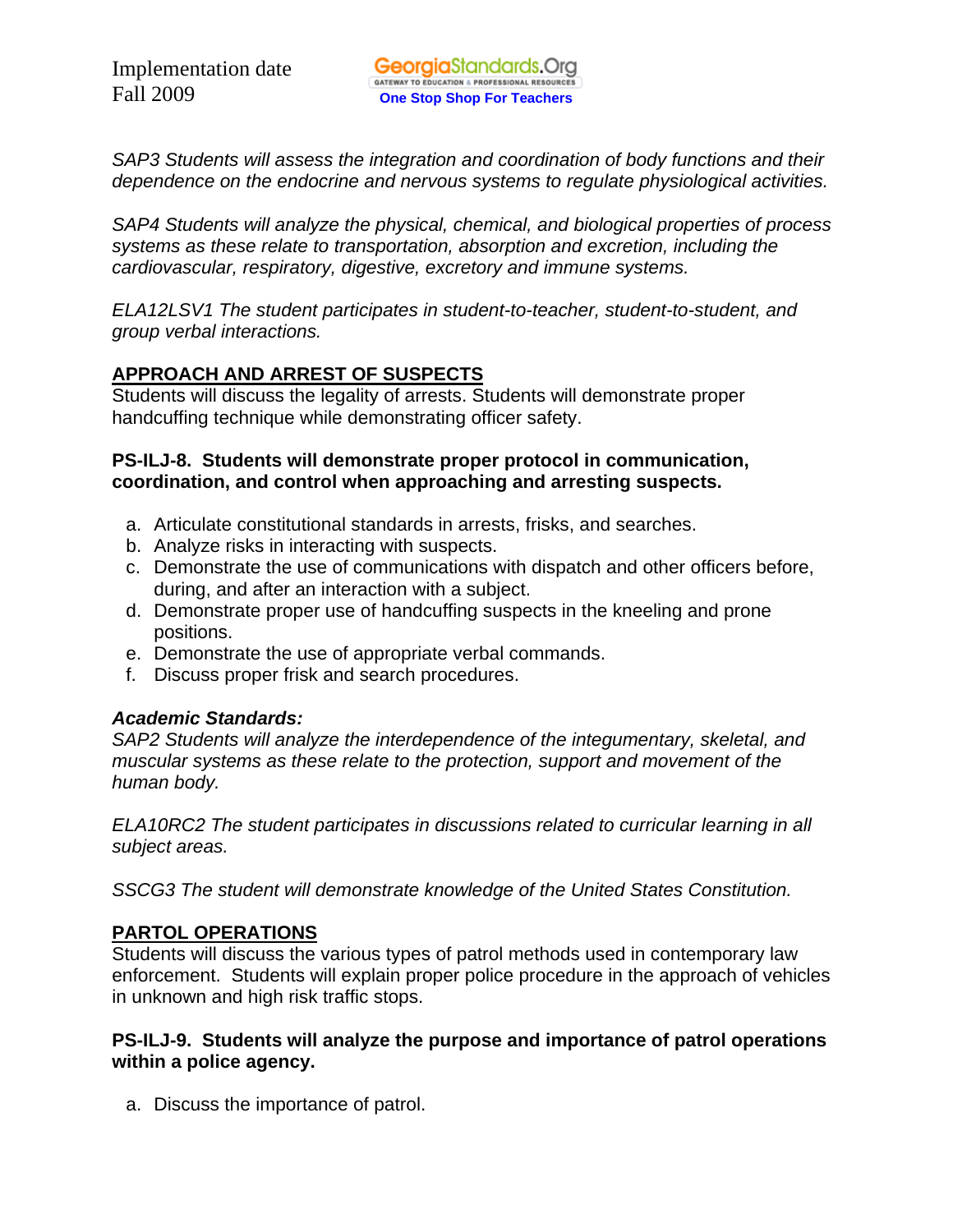- b. Explain the different types of patrols in their area.
- c. Explain the Kansas City Experiment.
- d. Explain preventive, directed, and aggressive patrol.
- e. Describe and explain how foot, motorcycle, mounted, bike, and cruiser patrol are components of community response.

#### *Academic Standards:*

*ELA10RC2 The student participates in discussions related to curricular learning in all subject areas.* 

*ELA10RC3 The student acquires new vocabulary in each content area and uses it correctly.* 

*SSUSH23 The student will describe and assess the impact of political developments between 1945 and 1970.* 

*SSUSH24 The student will analyze the impact of social change movements and organizations of the 1960s.* 

#### **PS-ILJ-10. Students will demonstrate understanding of police response to both unknown and high risk traffic stops.**

- a. Explain the risks associated with traffic stops.
- b. Describe how vehicle alignment improves officer safety.
- c. Discuss how an officer should approach a vehicle in an unknown risk traffic stop.
- d. Formulate a plan for how officers should respond to a high risk traffic stop incorporating various environmental conditions as well as limitations on available resources.

## *Academic Standards:*

*ELA10RC4 The student establishes a context for information acquired by reading across subject areas.* 

*ELA12LSV1 The student participates in student-to-teacher, student-to-student, and group verbal interactions.* 

*SSCG3 The student will demonstrate knowledge of the United States Constitution.* 

## **TRAFFIC CODES AND INVESTIGATIONS**

Students will develop a basic working knowledge of various traffic codes. Students will participate in a mock traffic investigation.

#### **PS-ILJ-11. Students will demonstrate understanding of traffic enforcement and investigations.**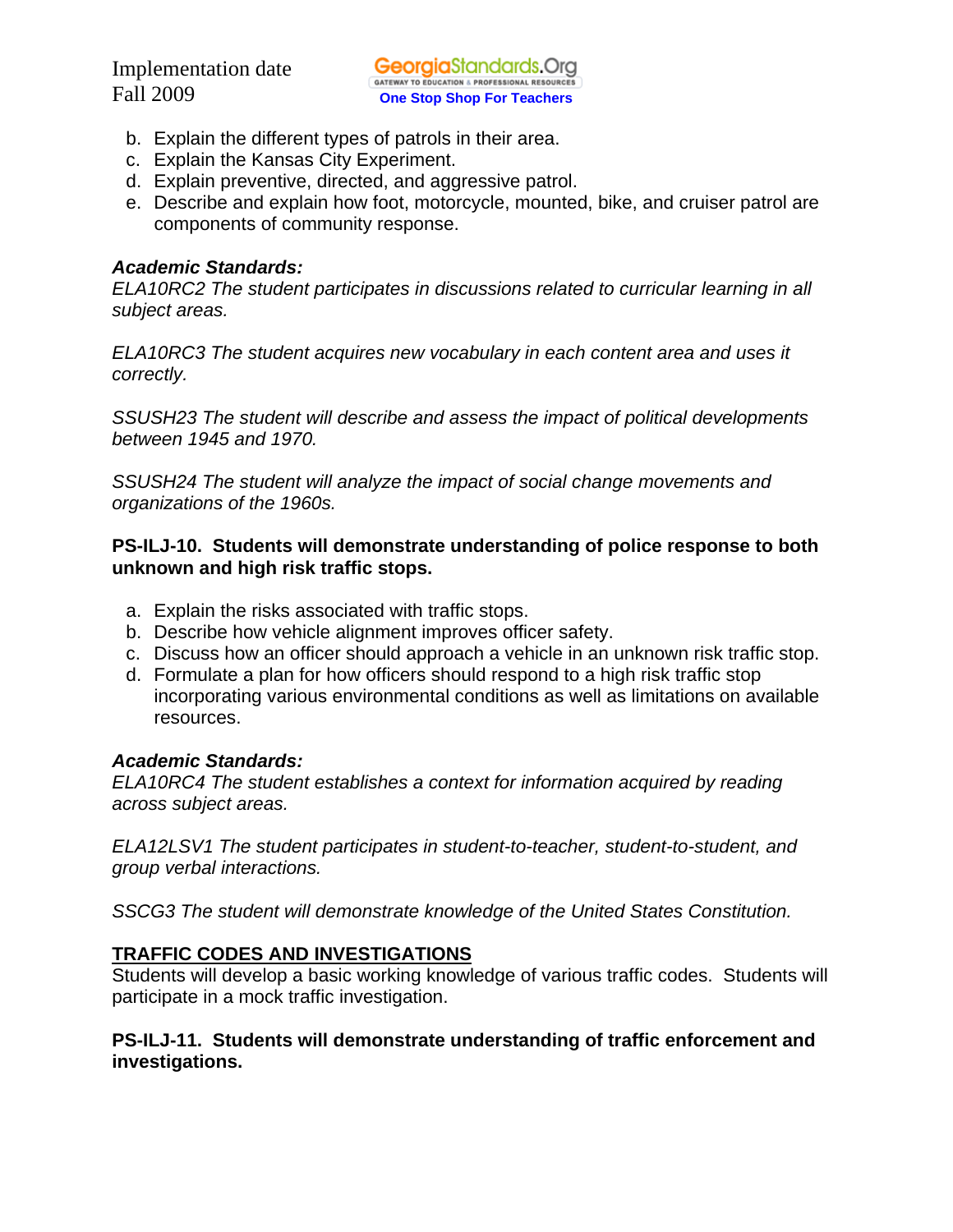- a. Understand the importance of effective traffic enforcement as it relates to loss of life, serious injury, and property damage.
- b. Discuss the functions of traffic patrol units.
- c. Justify the choice of traffic code applied to a given traffic incident.
- d. Understand the basics of crash scene investigation.
- e. Complete a traffic crash report.
- f. Write accurate and complete traffic citations.
- g. Discuss the difference between a citation and an arrest as it relates to traffic code enforcement.
- h. Assess a mock crash scene and respond accordingly.
- i. Formulate a plan to properly document the mock crash scene using appropriate techniques and paperwork.

## *Academic Standards:*

*MM1A1 Students will explore and interpret the characteristics of functions, using graphs, tables, and simple algebraic techniques.* 

*MM1A3 Students will solve simple equations.* 

*MM4P1 Students will solve problems (using appropriate technology).* 

*MM4P2 Students will reason and evaluate mathematical arguments.* 

*MM4P3 Students will communicate mathematically.* 

*MM4P4 Students will make connections among mathematical ideas and to other disciplines.* 

*SPS8 Students will determine relationships among force, mass, and motion.* 

*SP3 Students will evaluate the forms and transformations of energy.* 

# **COMMUNITY POLICING, CONFLICT RESOLUTION AND CULTURAL DIVERSITY**

Students will apply the ideas of Community Policing to a given scenario. Students will demonstrate conflict resolution techniques in role play. Students will explore the cultural diversity that exists in today's complex society. Students will devise a plan to respond to needs in a mock community.

## **PS-ILJ-12. Students will demonstrate a basic understanding of community policing.**

- a. Describe attitudes of the public toward police.
- b. Identify characteristics of police work.
- c. Distinguish among three operational styles in policing.
- d. List the three major functions of police departments.
- e. Explain the main components of community policing.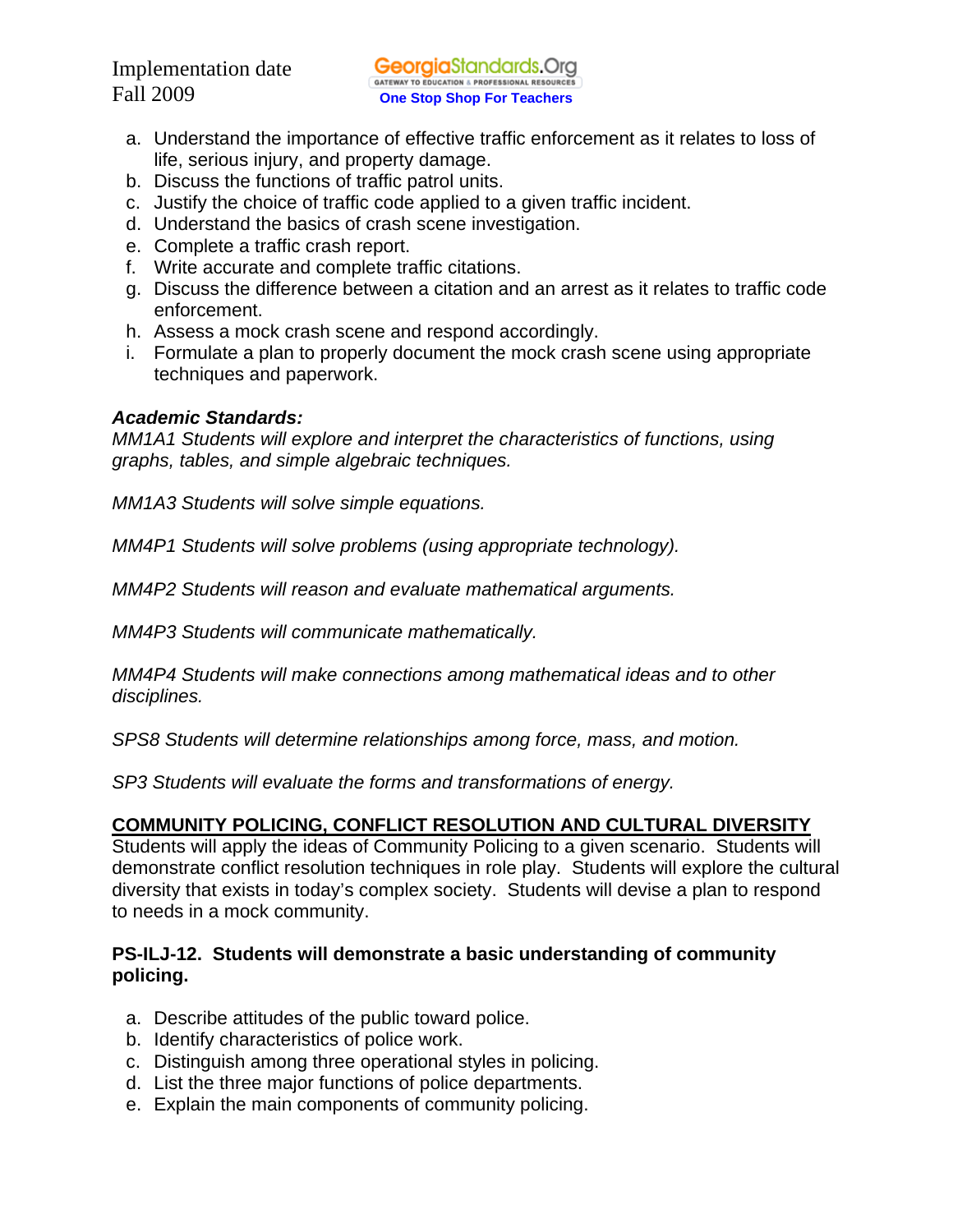- f. Identify the four steps in a community policing approach to problem solving.
- g. Discuss some of the unresolved issues concerning policing.
- h. Demonstrate the ability to identify problems in a criminal justice scenario and use critical thinking skills to lawfully resolve them.
- i. Demonstrate the ability to solve criminal justice problems using ethical solutions.

## *Academic Standards:*

*SSCG22 The student will demonstrate knowledge of the criminal justice process.* 

*ELA10RL5 The student understands and acquires new vocabulary and uses it correctly in reading and writing.* 

*ELA10RC2 The student participates in discussions related to curricular learning in all subject areas.* 

*ELA10RC3 The student acquires new vocabulary in each content area and uses it correctly.* 

## **PS-ILJ-13. Students will utilize conflict resolution in role play.**

- a. Identify a variety of mediation and conflict resolution skills used to effectively resolve criminal justice issues.
- b. Demonstrate the ability to use critical thinking skills as a team member to formulate solutions to problems.
- c. Assess a given role play and determine the best response.

## *Academic Standard:*

*ELA12LSV1 The student participates in student-to-teacher, student-to-student, and group verbal interactions.* 

## **PS-ILJ-14. Students will analyze cultural differences that may have an impact on participants in the criminal justice system.**

- a. Explain the importance of sensitivity to situations involving cultural diversity.
- b. Compare the cultures of major immigrant groups.
- c. Describe subcultures of American culture that Law and Justice professionals interact with on a regular basis.

## *Academic Standards:*

*SSWG2 The student will explain the cultural aspects of geography.* 

*SSWG8 The student will describe the interaction of physical and human systems that have shaped contemporary Canada and the United States.* 

*ELA12W3 The student uses research and technology to support writing.*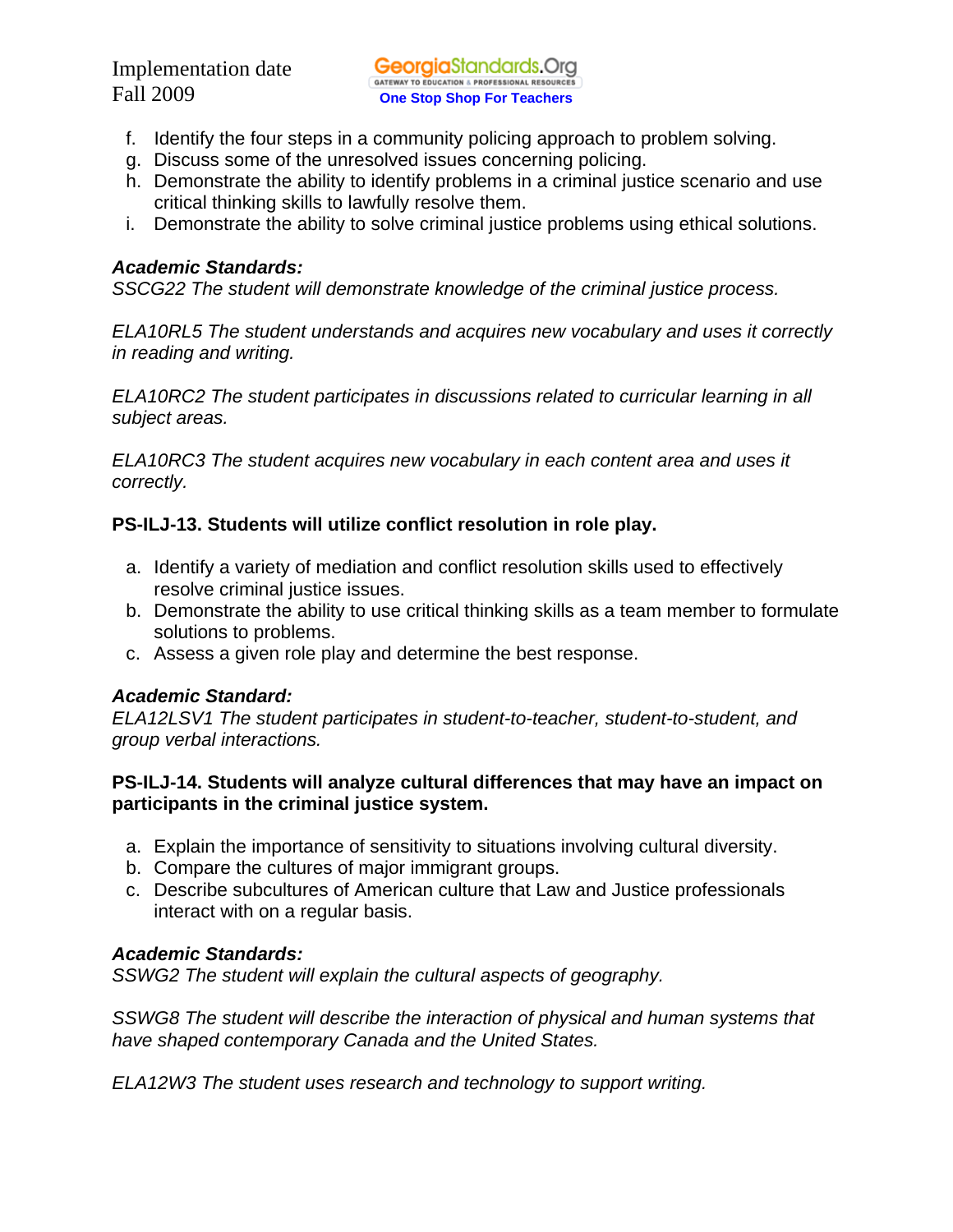## **SENTENCING AND CORRECTIONAL ISSUES**

Students will demonstrate an understanding of the sentencing process in a criminal case. Students will debate the philosophical perspectives in American punishment. Additionally, students will discuss the many issues surrounding corrections.

## **PS-ILJ-15. Students will explain the various purposes and different types of sentences.**

- a. Identify the general factors influencing a judge's sentencing decision.
- b. Describe how judges vary sentences to fit the crime and offender.
- c. Explain the three basic types of sentences.
- d. Understand the rationales or justifications for criminal punishment.
- e. Explain the purposes of pre-sentence investigation reports.
- f. Summarize the arguments in support of and in opposition to the Three Strikes Law.

## *Academic Standards:*

*SSCG16 The student will demonstrate knowledge of the operation of the federal judiciary.* 

*SSCG22 The student will demonstrate knowledge of the criminal justice process.* 

*SSUSH24 The student will analyze the impact of social change movements and organizations of the 1960s.* 

*ELA10RC2 The student participates in discussions related to curricular learning in all subject areas.* 

*ELA12LSV1 The student participates in student-to-teacher, student-to-student, and group verbal interactions.* 

## **PS-ILJ-16. Students will describe American corrections.**

- a. Describe correctional officer duties.
- b. Explain how today's inmate society differs from those of the past.
- c. Identify prisoners' rights.
- d. Explain methods of inmate release.
- e. Summarize what recidivism research reveals about the success of the prison in achieving deterrence and rehabilitation.
- f. Identify the circumstances for which capitol punishment might be applied.
- g. Debate issues related to capital punishment.

## *Academic Standards:*

*ELA12W1 The student produces writing that establishes an appropriate organizational structure, sets a context and engages the reader, maintains a coherent focus throughout, and signals a satisfying closure.*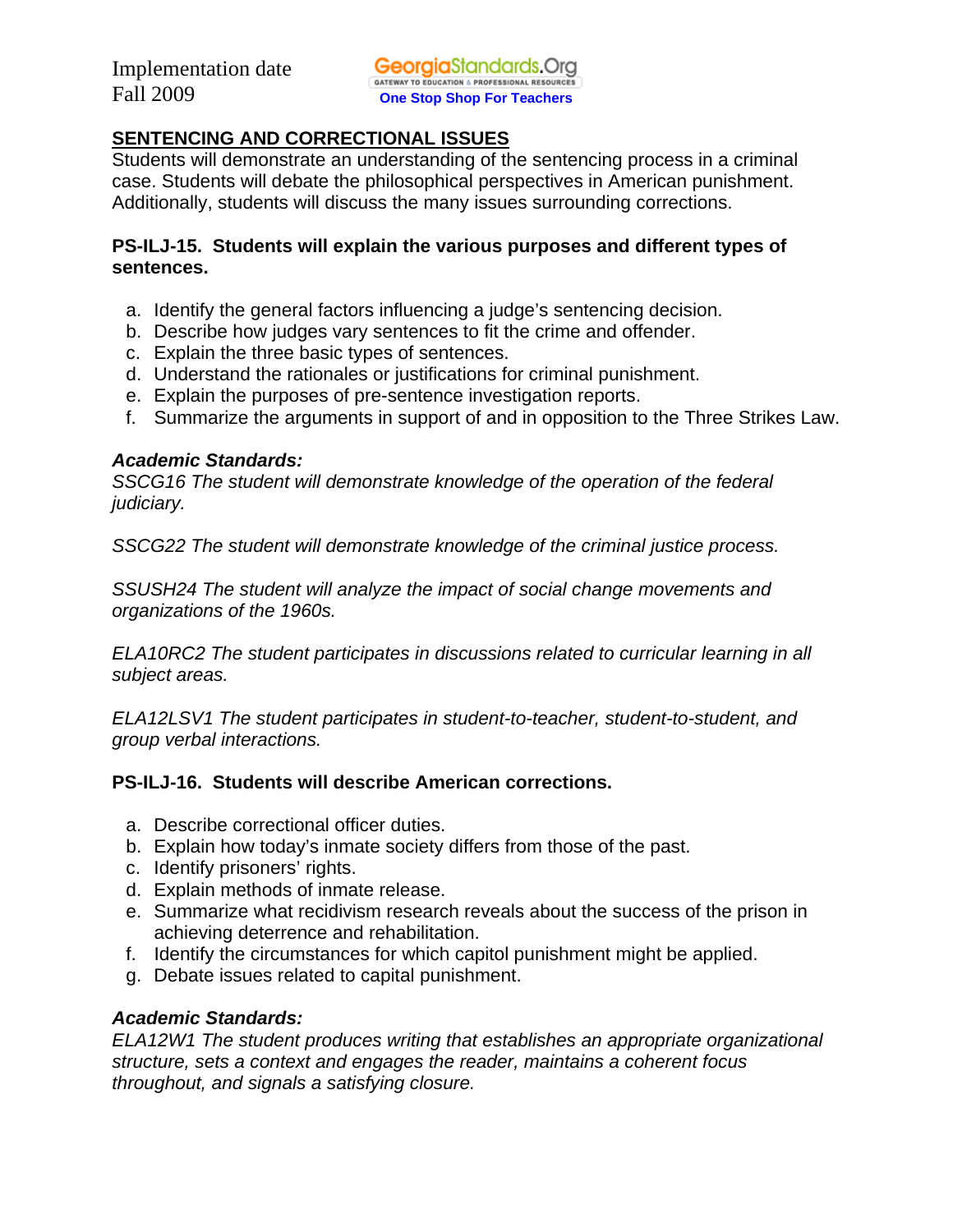*ELA12W3 The student uses research and technology to support writing.* 

*ELA12C1 The student demonstrates understanding and control of the rules of the English language, realizing that usage involves the appropriate application of conventions and grammar in both written and spoken formats.* 

*SSCG22 The student will demonstrate knowledge of the criminal justice process.* 

## **AGENCY ADMINISTRATION**

Students will explain the basic purposes of policing in democratic societies. Students will describe the different types of organizational structures in a typical police department.

#### **PS-ILJ-17. Students will demonstrate a basic understanding of the police mission, operational strategies, and police management and styles.**

- a. Discuss the core operational strategies of police departments.
- b. Demonstrate a basic understanding of the policing rank structure.
- c. Apply event management and crisis emergency protocols to a scenario.
- d. Discuss the need for police management and accountability.

#### *Academic Standards:*

*ELA10RC3 The student acquires new vocabulary in each content area and uses it correctly.* 

*ELA10RC4 The student establishes a context for information acquired by reading across subject areas.* 

*SSCG3 The student will demonstrate knowledge of the United States Constitution.* 

## **ETHICS IN LAW AND JUSTICE**

Students will discuss police deviance and the role discretion plays in police corruption. They will also identify issues that impact the public perception of police.

#### **PS-ILJ-18. Students will investigate the role of ethics in policing.**

- a. Identify unethical and illegal actions in police work.
- b. Discuss the law enforcement officers' code of ethics.
- c. Explore the various reasons for police corruption.
- d. Appraise the forms of police misconduct other than corruption.
- e. Identify the effects of police corruption and brutality.

## *Academic Standards:*

*ELA10RC2 The student participates in discussions related to curricular learning in all subject areas.*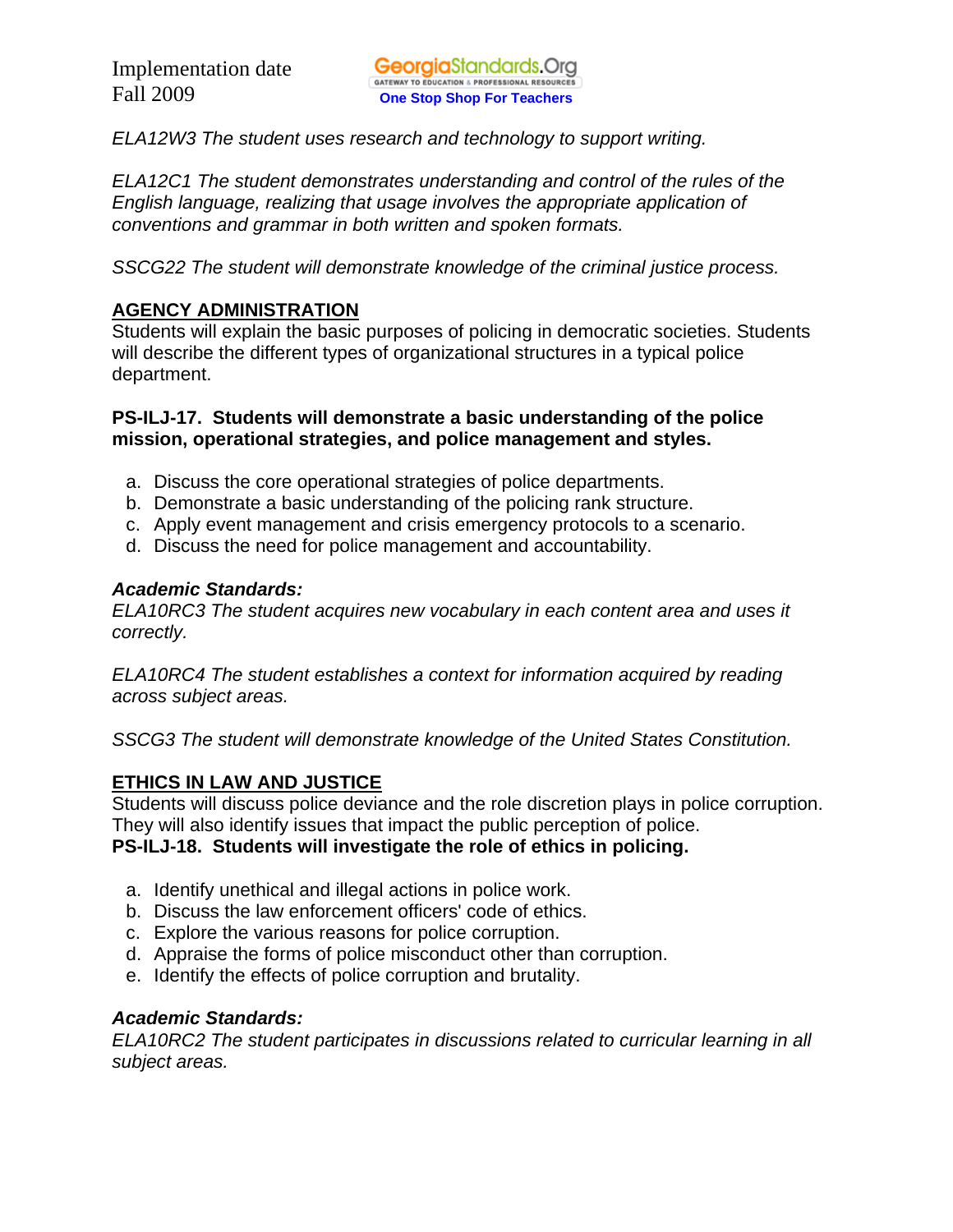*ELA10RC3 The student acquires new vocabulary in each content area and uses it correctly.* 

*SSCG6 The student will demonstrate knowledge of civil liberties and civil rights.* 

*SSCG15 The student will explain the functions of the departments and agencies of the federal bureaucracy.* 

*SSCG16 The student will demonstrate knowledge of the operation of the federal judiciary.* 

## **Reading Across the Curriculum**

## **Reading Standard Comment**

After the elementary years, students engage in reading for learning. This process sweeps across all disciplinary domains, extending even to the area of personal learning. Students encounter a variety of informational as well as fictional texts, and they experience text in all genres and modes of discourse. In the study of various disciplines of learning (language arts, mathematics, science, social studies), students must learn through reading the communities of discourse of each of those disciplines. Each subject has its own specific vocabulary, and for students to excel in all subjects, they must learn the specific vocabulary of those subject areas in *context*.

Beginning with the middle grades years, students begin to self-select reading materials based on personal interests established through classroom learning. Students become curious about science, mathematics, history, and literature as they form contexts for those subjects related to their personal and classroom experiences. As students explore academic areas through reading, they develop favorite subjects and become confident in their verbal discourse about those subjects.

Reading across curriculum content develops both academic and personal interests in students. As students read, they develop both content and contextual vocabulary. They also build good habits for reading, researching, and learning. The Reading Across the Curriculum standard focuses on the academic and personal skills students acquire as they read in all areas of learning.

## *CTAE-RC-1 Students will enhance reading in all curriculum areas by:*  **Reading in All Curriculum Areas**

-Read a minimum of 25 grade-level appropriate books per year from a variety of subject disciplines and participate in discussions related to curricular learning in all areas.

-Read both informational and fictional texts in a variety of genres and modes of discourse.

-Read technical texts related to various subject areas.

## **Discussing Books**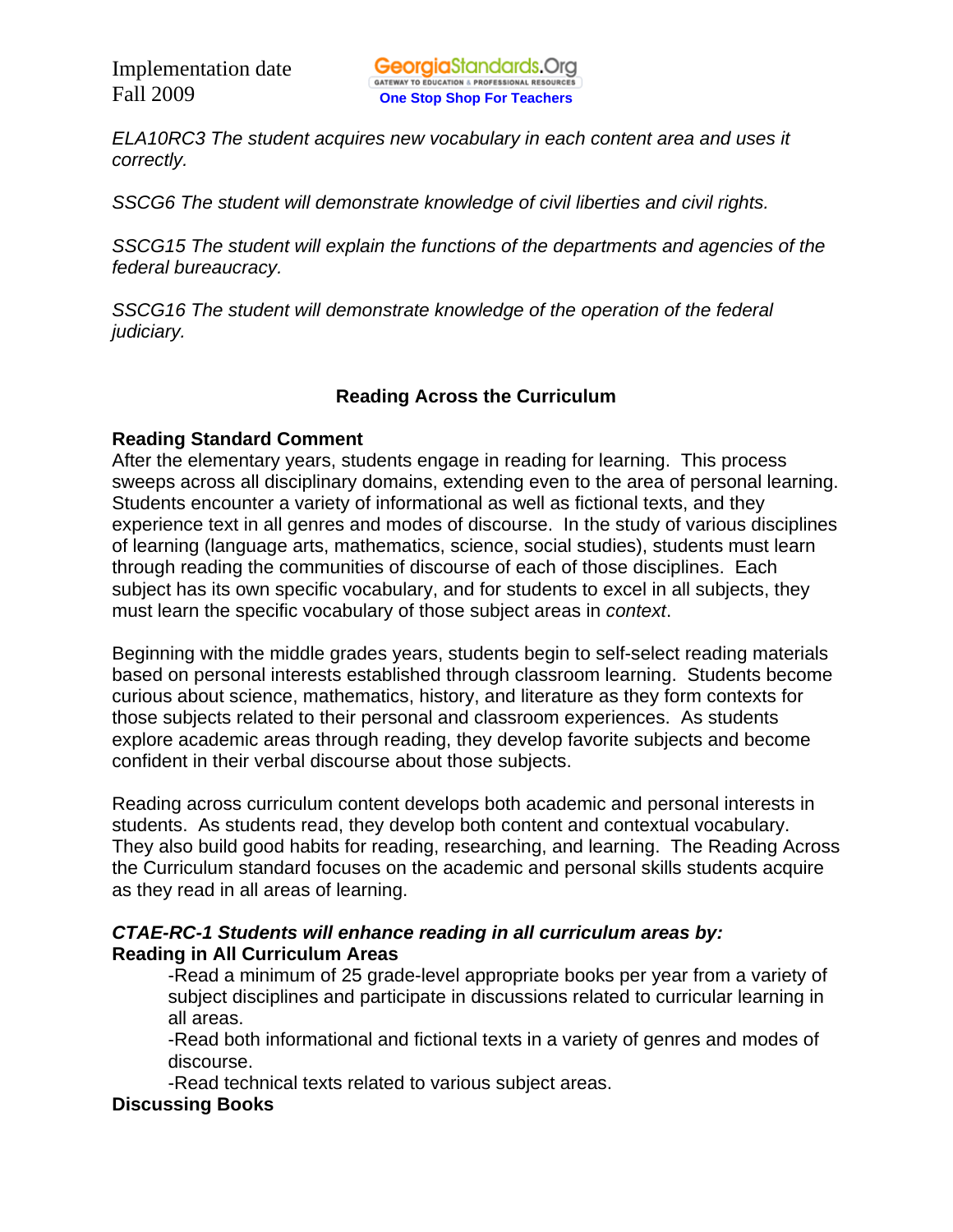-Discuss messages and themes from books in all subject areas.

-Respond to a variety of texts in multiple modes of discourse.

-Relate messages and themes from one subject area to messages and themes in another area.

-Evaluate the merit of texts in every subject discipline.

-Examine author's purpose in writing.

-Recognize the features of disciplinary texts.

#### **Building Vocabulary Knowledge**

-Demonstrate an understanding of contextual vocabulary in various subjects.

-Use content vocabulary in writing and speaking.

-Explore understanding of new words found in subject area texts.

## **Establishing Context**

-Explore life experiences related to subject area content.

 -Discuss in both writing and speaking how certain words are subject area related. -Determine strategies for finding content and contextual meaning for unknown words.

## **CTAE Foundation Skills**

The Foundation Skills for Career, Technical and Agricultural Education (CTAE) are critical competencies that students pursuing any career pathway should exhibit to be successful. As core standards for all career pathways in all program concentrations, these skills link career, technical and agricultural education to the state's academic performance standards.

The CTAE Foundation Skills are aligned to the foundation of the U. S. Department of Education's 16 Career Clusters. Endorsed by the National Career Technical Education Foundation (NCTEF) and the National Association of State Directors of Career Technical Education Consortium (NASDCTEc), the foundation skills were developed from an analysis of all pathways in the sixteen occupational areas. These standards were identified and validated by a national advisory group of employers, secondary and postsecondary educators, labor associations, and other stakeholders. The Knowledge and Skills provide learners a broad foundation for managing lifelong learning and career transitions in a rapidly changing economy.

## **CTAE-FS-1 Technical Skills:** Learners achieve technical content skills necessary to pursue the full range of careers for all pathways in the program concentration.

**CTAE-FS-2 Academic Foundations:** Learners achieve state academic standards at or above grade level.

**CTAE-FS-3 Communications:** Learners use various communication skills in expressing and interpreting information.